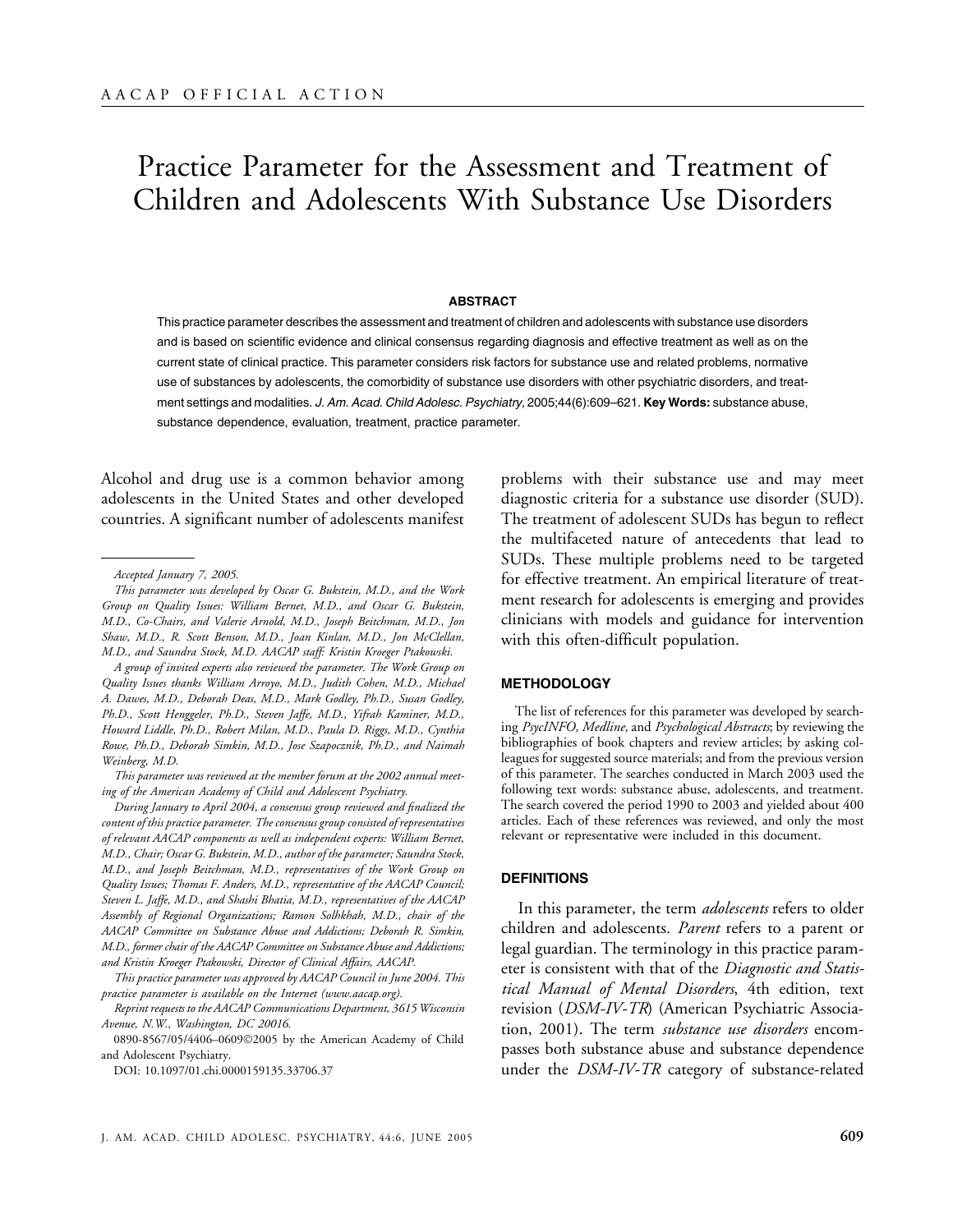disorders. SUDs are defined for alcohol, amphetamine (or amphetamine-like), caffeine, cannabis, cocaine, hallucinogens, inhalants, nicotine, opioids, phencyclidine (or phencyclidine-like), and sedative, hypnotic, or anxiolytic agents.

Although the DSM-IV-TR diagnoses of substance abuse and substance dependence assist clinicians in identifying adolescents with pathological patterns of substance use, the DSM-IV-TR criteria, developed for adults, have not been established as applicable to adolescents (Martin and Winters, 1998). While DSM-IV-TR remains the guide for determining substance use–related pathology in adolescents, it is important to recognize the frequent differences between the most common manifestations of the diagnoses of substance abuse and dependence in adolescents versus adults. While substance use is a necessary prelude to abuse or dependence and early onset of regular use further increases the risk of SUDs, substance use per se is not sufficient for a diagnosis of abuse or dependence.

The diagnosis of *substance abuse* requires evidence of a maladaptive pattern of substance use with clinically significant levels of impairment or distress. Impairment means an inability to meet major role obligations leading to reduced functioning in one or more major areas of life, risk-taking behavior, an increase in the likelihood of legal problems due to possession, and exposure to hazardous situations. Substance dependence requires a substantial degree of involvement with a substance as evidenced by the adolescent's meeting at least three criteria from a group of seven criteria such as withdrawal, tolerance, and loss of control over use.

## CLINICAL PRESENTATION

Despite similarities to adults in physical size and abilities, most adolescents have not obtained mature levels of cognitive, emotional, social, or physical growth. They are challenged by the developmental tasks of forming a separate identity and preparing for appropriate societal and individual roles including job, marriage, and family. Within a developmental context, adolescents experiment with a wide range of attitudes and behaviors including the use of psychoactive substances. Most adolescents experiment with using substances such as alcohol and cigarettes, and a portion of them later advance to the use of marijuana; a smaller portion proceed to the use of other drugs (Kandel, 2002). The early onset of substance use and a more rapid progression through the stages of substance use are among the risk factors for the development of SUDs (Robins and McEvoy, 1990).

Youths who present with substance use and frequent intoxication often manifest significant levels of acute change in mood, cognition, and behavior (Bukstein and Tarter, in press). Behavioral changes may include disinhibition, lethargy, hyperactivity or agitation, somnolence, and hypervigilance. Changes in cognition may include impaired concentration, changes in attention span, and perceptual and overt disturbances in thinking such as delusions. Mood changes can range from depression to euphoria. The manifestations of substance use and intoxication vary with the type of substance(s) used, the amount used during a given time period, the setting and context of use, and a host of characteristics of the individual such as experience with the substance, expectations of drug effect, and the presence or absence of other psychopathology.

A hallmark of SUDs in adolescents is impairment in psychosocial and academic functioning (Martin and Winters, 1998). Impairment can include family conflict or dysfunction, interpersonal conflict, and academic failure. Associated characteristics include deviant and risk-taking behavior and comorbid psychiatric disorders such as conduct disorder, attention-deficit/hyperactivity disorder (ADHD), and mood, anxiety, and learning disorders (Bukstein et al., 1989; King et al., 2000; Lewinsohn et al., 1993). Almost all psychoactive substances, including those available to adults such as alcohol and nicotine, are illegal for adolescents to obtain, possess, and use. Some of the negative consequences of substance use for adolescents follow from the illegal nature of these substances rather than from their actual use.

The course of SUDs in adolescents is variable (Jaffe and Simkin, 2002; Jaffe and Solhkhah, 2004). Adolescents with abuse often decrease or discontinue use in late adolescence or early adulthood, while those with dependence and more risk factors are more likely to continue to meet criteria for one or more SUDs.

## **EPIDEMIOLOGY**

Although the use of many substances among adolescents has declined substantially in recent years, substances such as opiates, LSD, inhalants, and steroids have shown periodic increases among youths in the past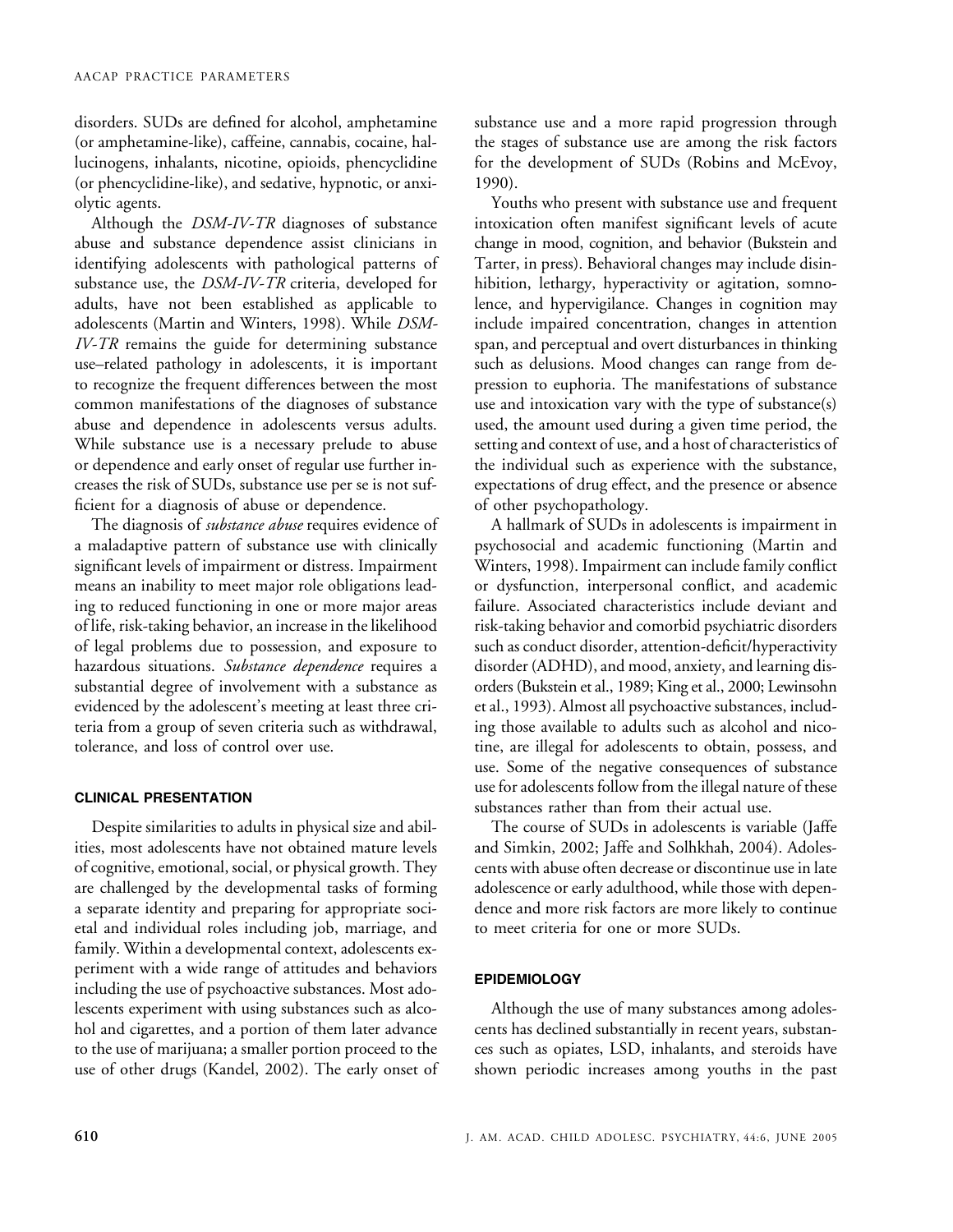several decades (University of Michigan, 2003). In community studies, the lifetime diagnosis of alcohol abuse ranged from 0.4% in the Great Smoky Mountain Study (Costello et al., 1996) to 9.6% in the National Comorbidity Study (Kessler et al., 1994). The lifetime diagnosis of alcohol dependence ranged from 0.6% (Costello et al., 1996) to 4.3% in the Oregon Adolescent Depression Project (Lewinsohn et al., 1996). The lifetime prevalence of drug abuse or dependence has ranged from 3.3% in 15-year-olds to 9.8% in 17- to 19-year-olds (Kashani et al., 1987; Reinherz et al., 1993). It is notable that the age at which experimentation begins has been gradually declining, especially for inhalants.

#### RISK FACTORS

The literature on the development of substance use and SUDs in adolescents has identified an assortment of individual, peer, family, and community risk factors (Brook et al., 1989; Newcomb, 1997). These risk factors reflect both genetic and environmental influences (Kendler et al., 1999; Weinberg et al., 1998). Put in a developmental context, genetic predispositions to affective, cognitive, and behavioral dysregulation and other temperamental deviations are exacerbated by family and peer factors and the developmental issues of puberty leading to substance use and pathological use (Dawes et al., 2000; Tarter et al., 1999). Psychopathology, especially in the form of early onset of disruptive behavior disorders and mood and anxiety disorders, may be associated with the etiology of SUDs (Armstrong and Costello, 2002; Loeber, 1988).

Developmental factors that contribute to early use or to continuing use include common adolescent feelings of being invulnerable, issues of autonomy, and peer influences or ''peer pressure.'' Emerging evidence suggests that childhood sexual abuse and other traumatic life events may be risk factors for later SUDs (Kendler et al., 2000). Children and preadolescents are particularly susceptible to cultural factors such as media promotion of substance use, which may influence the initial use of such gateway substances as tobacco (Resnik, 1990; Saffer, 2002).

# **PREVENTION**

Most prevention efforts are based on various theoretical models of adolescent substance use/abuse development.

Research has established a number of empirically based prevention interventions that primarily involve strengthening resilience factors and reducing risk factors for the development of SUDs (National Institute on Drug Abuse, 2003). Early intervention for psychopathology in youths at risk of SUDs is critical to prevent early-onset substance use and SUDs.

## RECOMMENDATIONS

Each recommendation in this parameter is identified as falling into one of the following categories of endorsement, indicated by an abbreviation in brackets following the statement. These categories indicate the degree of importance or certainty of each recommendation.

- [MS] *Minimal standards* are recommendations that are based on substantial empirical evidence (such as wellcontrolled, double-blind trials) or overwhelming clinical consensus. Minimal standards are expected to apply more than 95% of the time, i.e., in almost all cases. When the practitioner does not follow this standard in a particular case, the medical record should indicate the reason.
- [CG] *Clinical guidelines* are recommendations that are based on empirical evidence (such as open trials, case studies) and/or strong clinical consensus. Clinical guidelines apply approximately 75% of the time. These practices should always be considered by the clinician, but there are exceptions to their application.
- [OP] *Options* are practices that are acceptable but not required. There may be insufficient empirical evidence to support recommending these practices as minimal standards or clinical guidelines. In some cases, they may be the perfect thing to do, but in other cases, they should be avoided. If possible, the practice parameter will explain the pros and cons of these options.
- [NE] Not endorsed refers to practices that are known to be ineffective or contraindicated.

The recommendations of this parameter are based on a thorough review of the literature as well as clinical consensus. The following coding system is used to indicate the nature of the research that supports the recommendations.

[rdb] Randomized, double-blind clinical trial is a study of an intervention in which subjects are randomly assigned to either treatment or control groups and both subjects and investigators are blind to the assignments.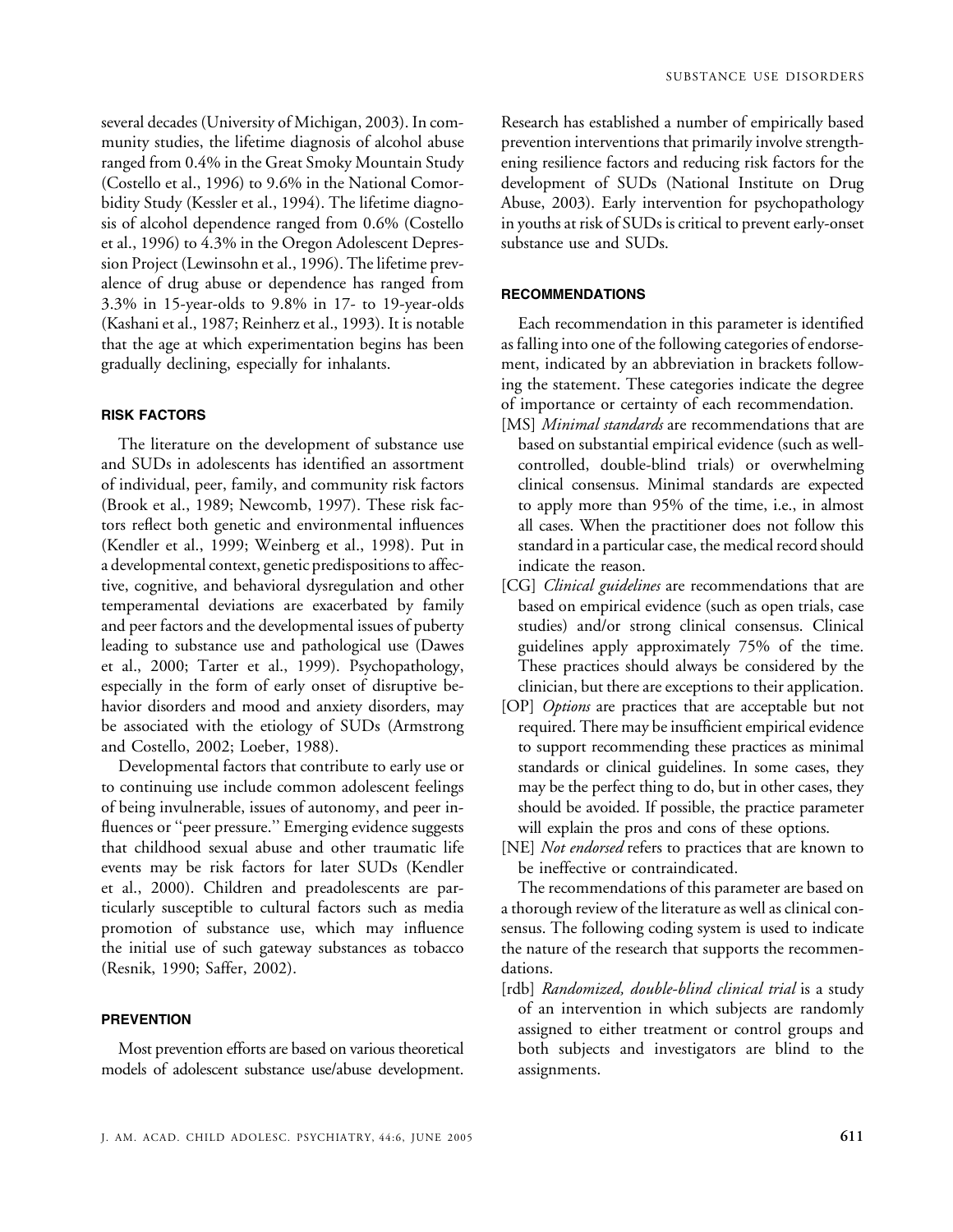- [rct] Randomized clinical trial is a study of an intervention in which subjects are randomly assigned to either treatment or control groups.
- [ct] *Clinical trial* is a prospective study in which an intervention is made and the results are followed longitudinally.

## **CONFIDENTIALITY**

Recommendation 1. The clinician should observe an appropriate level of confidentiality for the adolescent during the assessment and treatment [MS]

Adolescents are more likely to provide truthful information if they believe that their information, at least detailed information, will not be shared. Before the adolescent interview, the clinician should review exactly what information the clinician is obliged to share and with whom. Although it is obvious to the clinician that a court-ordered evaluation means a full report to the judge or probation officer, the adolescent may not be aware of this. The clinician should explicitly inform the adolescent of this requirement. Typically, a clinician should inform the adolescent that a threat of danger to self or others will force the clinician to inform a responsible adult, usually the parents. The clinician should be knowledgeable about local and federal laws that limit what information may be released. Most states have confidentiality laws that restrict the information that the clinician is allowed to share with anyone unless the adolescent provides consent. This includes information about deviant behavior such as selling drugs, who sells the adolescent drugs, and peer behaviors. The clinician should encourage and support the adolescent's revealing the extent of substance use and other problems to parents. In other cases, the clinician should discuss what information that the adolescent will allow the

clinician to reveal such as a general recommendation for treatment or impressions rather than a detailed report of specific deviant and substance use behaviors.

## **SCREENING**

Recommendation 2. The mental health assessment of older children and adolescents requires screening questions about the use of alcohol and other substances of abuse [MS]

In the face of problems in one or more domains of adolescent functioning, clinicians and educational professionals who work with youths often need to screen for the need for more comprehensive evaluation. At the very least, screening involves asking about substance use. Asking about quantity and frequency, the presence of adverse consequences of use, and the adolescent's attitude toward use are basic lines of screening inquiry. Several examples of screening instruments with established psychometric properties are listed in Table 1.

## EVALUATION

Recommendation 3. If the screening raises concerns about substance use, the clinician should conduct a more formal evaluation to determine the quantity and frequency of use and consequences of use for each substance used and whether the youth meets criteria for SUD(s) [MS]

The goal of the evaluation is to determine whether the adolescent is using one or more substances, what effects substance use has on various domains of the adolescent's psychosocial functioning, and whether the problem fits diagnostic criteria for substance abuse or dependence. To be considered a disorder, substance use must produce some level of dysfunction in one or more domains of the adolescent's life. These include psychiatric/behavioral, family, school/vocational, recreational/leisure, and

| Selected Instruments for Screening of Substance Use Problems in Adolescents |                                  |                                                                                                                                           |  |  |
|-----------------------------------------------------------------------------|----------------------------------|-------------------------------------------------------------------------------------------------------------------------------------------|--|--|
| Instrument                                                                  | Ref.                             | Comments                                                                                                                                  |  |  |
| <b>CRAFFT</b>                                                               | Knight et al., 2002              | 6 items; brief screen for primary care professionals                                                                                      |  |  |
| The Drug Use Screening<br>Inventory-Adolescents (DUSI-A)                    | Tarter, 1990                     | 159 items; documents the level of involvement with a variety of drugs<br>and quantifies severity of consequences associated with drug use |  |  |
| Problem-Oriented Screening Instrument<br>for Teenagers (POSIT)              | Gruenewald and<br>Klitzner, 1991 | 139 items; designed to identify problems and potential need for<br>service in 10 functional areas, including substance use and abuse      |  |  |
| Personal Experience Screening<br>Questionnaire (PESQ)                       | Winters, 1992                    | 40 items; screens for the need for further assessment of<br>drug use disorders                                                            |  |  |

TABLE 1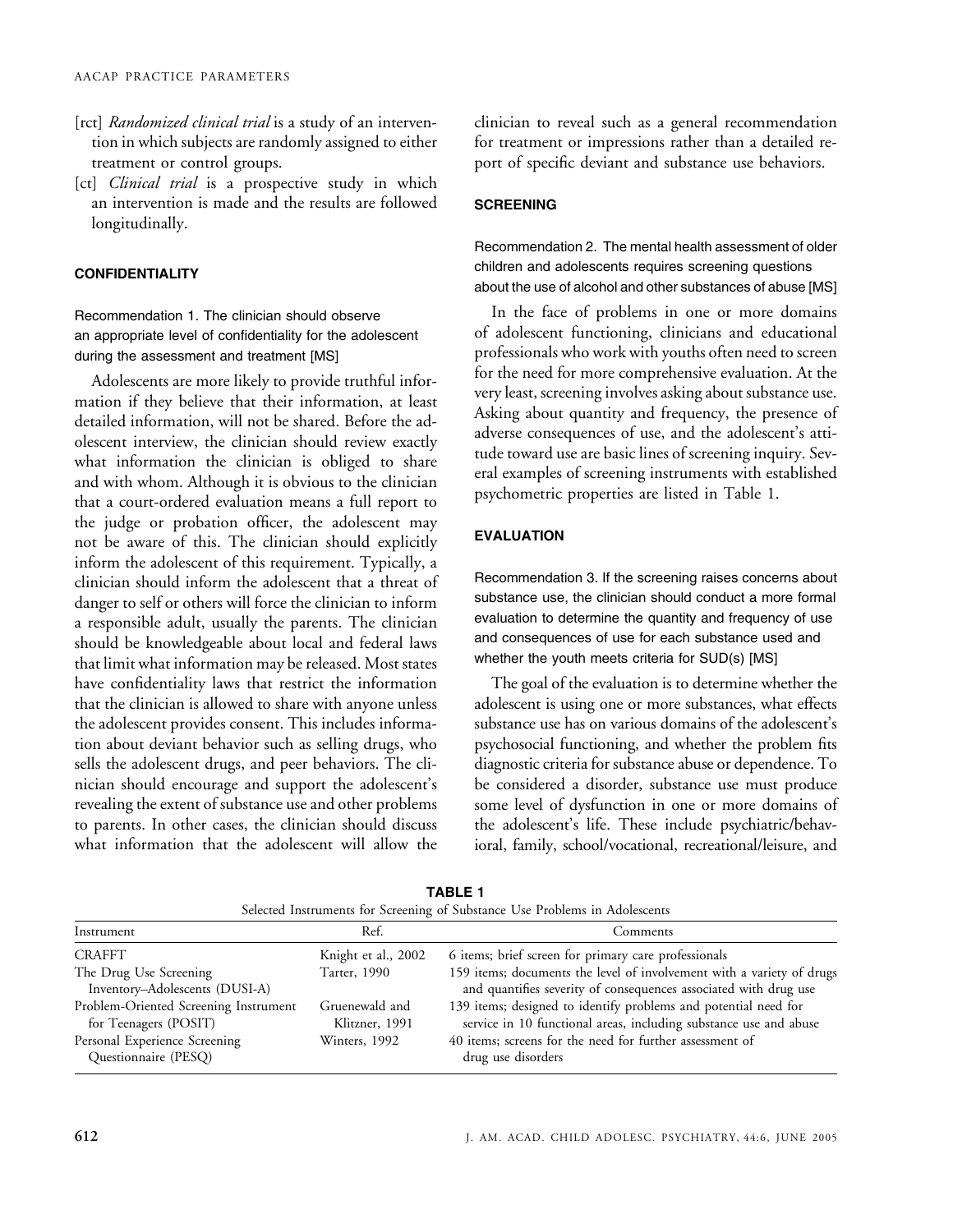medical domains (Rahdert, 1991; Tarter, 1990). Because of the covert nature of substance use, optimal assessment often requires information from a variety of sources including the adolescent, parents (or other caregivers), other family members, school, any involved social agencies, and previous treatment records.

The attitude of the clinician should be nonjudgmental and flexible regarding the order of the interview elements to ensure a valid report of substance use and associated problems.

The parent should be able to provide information about a family history of SUDs and other psychiatric disorders, family functioning, stressors and supports, and community resources and risks.

Detailed assessment of the adolescent's substance use behavior is an essential element of the interview. Inquiry into patterns of use should include information about the age at onset and progression of use for specific substances; circumstances, frequency, and variability of use; and the types of agents used. The clinician should ask about both direct and indirect consequences of use in the domains of family, school/vocational, social, and psychological functioning and medical problems. The interviewer should also inquire about the context of use, which pertains to the adolescent's view of substance use; the adolescent's expectancies of use; the usual times and places of substance use; peer attitudes and use patterns; common behavioral or emotional antecedents and consequences of use; and the adolescent's overall social milieu. Such an inquiry can take the form of a functional analysis, considering both antecedents and consequences of the substance use behaviors. Finally, the clinician should ask about the adolescent's view of his or her substance use as a potential problem, document past or current attempts to control or stop substance use, and review the criteria for substance abuse and dependence (substance specific). Evaluating the adolescent's readiness for treatment or stage of change may help determine the initial treatment goals or level of care.

The differential diagnosis of adolescent SUDs requires consideration that the reported domains of dysfunction attributed to substance use may actually be due to premorbid or concurrent problems such as disruptive behavior disorders, family issues, or academic problems. The frequent comorbidity of SUDs and other psychiatric disorders necessitates a comprehensive review of past and present psychopathology including a review of psychiatric symptoms and treatment history. Riggs and Davies (2002) suggest a timeline approach to sort out the relationship between comorbid psychopathology, substance use, and developmental events and to assist in formulating a differential diagnosis and comprehensive treatment plan.

The interview with the adolescent also includes elements common to all assessments of emotional and behavioral problems of adolescents (American Academy of Child and Adolescent Psychiatry, 1997). A comprehensive developmental, social, and medical history is a part of any complete assessment involving adolescents (Winters, 2001). Particularly important is a review of human immunodeficiency virus risk factors including sexual and other high-risk behaviors. Clinicians may use a variety of structured interviews and rating scales with established psychometric properties to supplement interview information (see Table 2 for examples).

Recommendation 4. Toxicology, through the collection of bodily fluids or specimens, should be a routine part of the formal evaluation and ongoing assessment of substance use both during and after treatment [MS]

Toxicological tests of bodily fluids, usually urine but also blood, and hair samples to detect the presence of specific substances should be part of the formal evaluation and the ongoing assessment of substance use (Table 3). The optimal use of urine screening requires proper collection techniques including visualization of obtaining the sample, evaluation of positive results, and a specific plan of action should the specimen be positive for the presence of substance(s) (Casavant, 2002; Cole, 1997). The clinician should establish rules regarding the confidentiality of the results before testing. Because of the limited time that a drug will remain in the urine and possible adulteration, a negative result of urine testing does not indicate that the youth does not use drugs.

### TREATMENT

Recommendation 5. Adolescents with SUDs should receive specific treatment for their substance use [MS]

Reviews of the literature on adolescent treatment outcome have concluded that treatment is better than no treatment (Deas and Thomas, 2001; Williams and Chang, 2000). In the year after treatment, patients reported decreased heavy drinking, marijuana and other illicit drug use, and criminal involvement as well as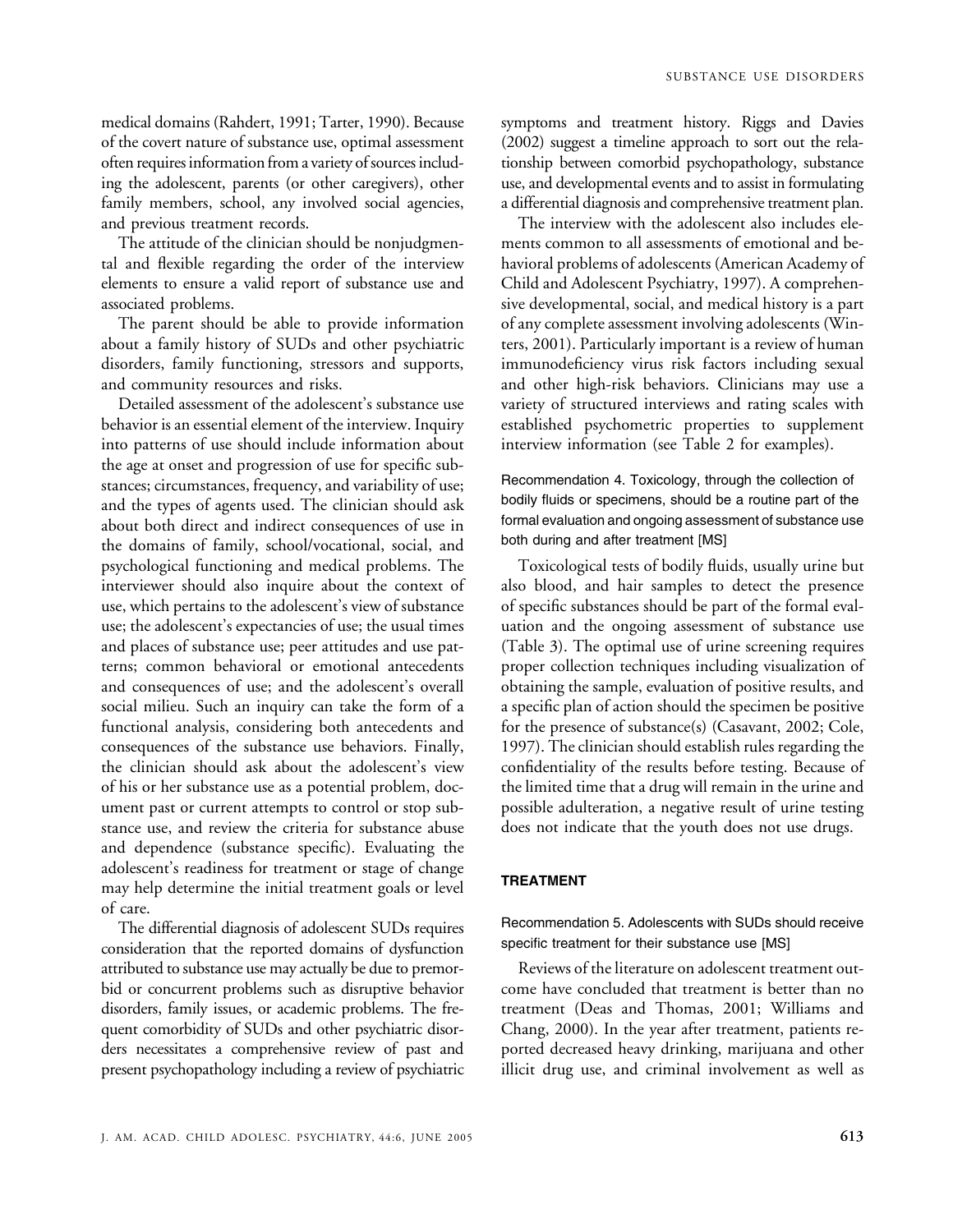TABLE 2 Selected Instruments for Evaluation of Substance Use Problems in Adolescents

| Instrument                                                          | Ref.                     | Comments                                                                                                                                                                                                                                                                                 |
|---------------------------------------------------------------------|--------------------------|------------------------------------------------------------------------------------------------------------------------------------------------------------------------------------------------------------------------------------------------------------------------------------------|
| Adolescent Drug Abuse Diagnosis (ADAD)                              | Friedman and Utada, 1989 | Provides severity rating on multiple domains<br>of functioning                                                                                                                                                                                                                           |
| Adolescent Problem Severity Index (APSI)                            | Metzger et al., 1991     | Provides severity ratings on multiple<br>domains of functioning                                                                                                                                                                                                                          |
| Teen Addiction Severity Index (T-ASI)                               | Kaminer et al., 1993     | Provides severity ratings on multiple domains<br>functioning                                                                                                                                                                                                                             |
| Comprehensive Adolescent Severity Index<br>for Adolescents (CASI-A) | Meyers et al., 1995      | Provides severity ratings on multiple domains<br>of functioning                                                                                                                                                                                                                          |
| Global Appraisal of Individual Needs (GAIN)                         | Dennis, 1998             | Documents substance use disorder and other psychiatric<br>diagnoses; placement criteria; health, mental distress,<br>and environment; and service use outcomes. A brief<br>version allows for screening, and an outcome version<br>provides information about critical outcome variables |
| Customary Drinking and Drug Use Record<br>(CDDR)                    | Brown et al., 1998       | Current and lifetime measures of 4 alcohol- and other<br>drug-related domains                                                                                                                                                                                                            |
| Adolescent Diagnostic Interview (ADI)                               | Winters and Henley, 1993 | Assesses symptoms associated with substance use<br>disorders. Obtains diagnoses, substance use history,<br>and psychosocial functioning                                                                                                                                                  |

improved psychological adjustment and school performance (Grella et al., 2001; Hser et al., 2001). Longer duration of treatment is associated with several favorable outcomes. Pretreatment factors associated with poorer outcomes (usually substance use and relapse to use) are nonwhite race, increased seriousness of substance use, criminality, and lower educational status. The intreatment factors predictive of outcome are time in treatment, involvement of family, use of practical problem

| <b>TABLE 3</b>   |
|------------------|
| Urine Toxicology |

| $\circ$ and $\circ$ and $\circ$                                                  |                |                   |  |  |  |
|----------------------------------------------------------------------------------|----------------|-------------------|--|--|--|
|                                                                                  |                | Detection After   |  |  |  |
| Substance                                                                        | Half-life (hr) | Last Use (days)   |  |  |  |
| Amphetamines                                                                     | $10 - 15$      | $1 - 2$           |  |  |  |
| <b>Barbiturates</b>                                                              | $20 - 96$      | $3 - 14$          |  |  |  |
| Benzodiazepines                                                                  | $20 - 90$      | $2 - 9$           |  |  |  |
| Cocaine                                                                          | $0.8 - 6.0$    | $0.2 - 4$         |  |  |  |
| Methaqualone                                                                     | $20 - 60$      | $7 - 14$          |  |  |  |
| Opiates                                                                          | $2 - 4$        | $1 - 2$           |  |  |  |
| Phencyclidine (PCP)                                                              | $7 - 16$       | $2 - 8$           |  |  |  |
| Cannabinoids (THC)                                                               | $10 - 40$      | $2-8$ (acute)     |  |  |  |
|                                                                                  |                | $14-42$ (chronic) |  |  |  |
| Drugs not usually tested: LSD,<br>psilocybin, MDMA, MDA,<br>other designer drugs |                |                   |  |  |  |

THC = tetrahydrocannabinol; MDMA = methylene dioxymethamphetamine; MDA = 3,4-methylene dioxyamphetamine.

solving, and provision of comprehensive services such as housing, academic assistance, and recreation. Posttreatment variables that are thought to be the most important determinants of outcome include association with nonusing peers and involvement in leisure time activities, work, and school. Variables reported to be most consistently related to successful outcome are treatment completion, low pretreatment use, and peer and parent social support and nonuse of substances.

In terms of empirical support for specific treatment modalities, family therapy approaches have the most supporting evidence (Stanton and Shadish, 1997; Williams and Chang, 2000), although individual approaches such as cognitive-behavioral therapy (CBT), both alone and with motivational enhancement, have shown to be efficacious (Azrin et al., 2001 [rct]; Dennis et al., 2004 [rct]; Kaminer et al., 1998b, 1999 [rct]; Waldron et al., 2001 [rct]). Community reinforcement approaches using contingency contracting and vouchers also appear to be promising (Azrin et al., 1994 [ct]; Corby et al., 2000 [ct]; Godley et al., 2002 [rct]; Kaminer, 2000). Selfsupport groups can be encouraged as adjuncts to these treatment modalities.

The primary goal of the treatment of adolescents with SUDs is achieving and maintaining abstinence from substance use. While abstinence should remain the explicit, long-term goal of treatment, a realistic view recognizes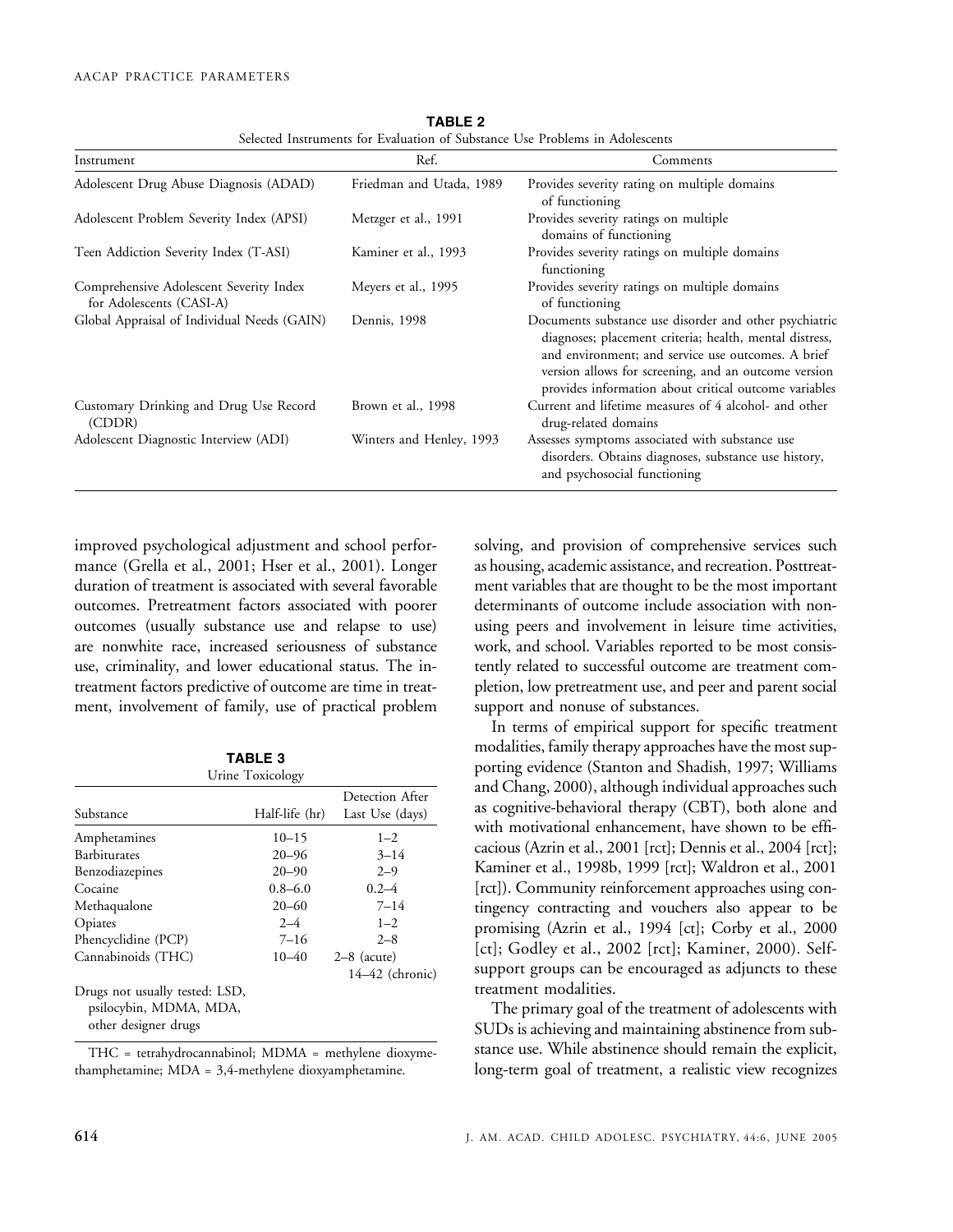both the chronicity of SUDs in some populations of adolescents and the self-limited nature of substance use and substance use–related problems in others. Given these considerations, harm reduction may be an interim, implicit goal of treatment. Included in the concept of harm reduction is a reduction in the use and adverse effects of substances, a reduction in the severity and frequency of relapses, and improvement in one or more domains of the adolescent's functioning (e.g., academic performance or family functioning). While adolescents may not be initially motivated to stop substance use, the attainment of skills to deal with substance use may provide the adolescent with greater self-efficacy to not only reduce use but also ultimately move toward the goal of abstinence. Although harm reduction may be an interim goal of treatment, ''controlled use'' of any nonprescribed substance of abuse should never be an explicit goal in the treatment of adolescents. Control of substance use should not be the only goal of treatment. A broad concept of rehabilitation involves targeting associated problems and domains of functioning for treatment. Integrated interventions that concurrently deal with coexisting psychiatric and behavioral problems, family functioning, peer and interpersonal relationships, and academic/vocational functioning not only will produce general improvements in psychosocial functioning but most likely will yield improved outcomes in the primary treatment goal of achieving and maintaining abstinence.

Ongoing assessment of outcomes is important. The critical variables regarding current substance use are the use of specific substances during and after treatment with reference to the number of days of use per month, average amount per occasion, and maximum amount per occasion. Assessment of outcomes may also include determining the youth's compliance with treatment and involvement in 12-step programs.

Based on the combination of empirical research and current clinical consensus, the clinician dealing with adolescents with SUDs should develop a treatment plan that uses modalities that target (1) motivation and engagement; (2) family involvement to improve supervision, monitoring, and communication between parents and adolescent; (3) improved problem solving, social skills, and relapse prevention; (4) comorbid psychiatric disorders through psychosocial and/or medication treatments; (5) social ecology in terms of increasing prosocial behaviors, peer relationships, and academic functioning; and (6) adequate duration of treatment and follow-up care.

Recommendation 6. Adolescents with SUDs should be treated in the least restrictive setting that is safe and effective [MS]

Treatment of adolescents with SUDs can take place at one of several levels of care, reflecting intensity of treatment and restriction of movement (American Academy of Child and Adolescent Psychiatry, 2001). Factors affecting the choice of treatment setting include the following: (1) the need to provide a safe environment and the ability of the adolescent to care for him- or herself; (2) motivation and willingness of the adolescent and his or her family to cooperate with treatment; (3) the adolescent's need for structure and limit-setting that cannot be provided in a less restrictive environment; (4) the existence of additional medical or psychiatric conditions; (5) the availability of specific types of treatment settings for adolescents; (6) the adolescent's and his or her family's preferences for a particular setting; and (7) treatment failure in a less restrictive setting or level of care. Although residential programs, including therapeutic communities (Jainchill et al., 2000), have a place in the range of setting options, community intervention settings, if feasible, may offer optimal generalization of treatment gains. Even in the community, alternative sites such as home and school are being increasingly used (Brown, 2001; Wagner and Waldron, 2001).

# Recommendation 7. Family therapy or significant family/parental involvement in treatment should be a component of treatment of SUDs [MS]

Family interventions are critical to the success of any treatment approach for adolescents with SUDs (Stanton and Shadish, 1997; Waldron, 1997) because a number of family-related factors, such as parental substance use or abuse, poor parent–child relationships, low perceived parental support, poor communication, and poor parent supervision and management of the adolescent's behavior, have been identified as risk factors for the development of substance abuse among adolescents. Three domains of predictors that have figured prominently in longitudinal studies of the etiology of adolescent substance use and SUDs are particularly relevant: characteristics of the parent–child relationship; parental effectiveness; and parental SUDs. Conflict between parents and adolescents, insufficient parental monitoring, inconsistent or otherwise ineffective discipline, child abuse/neglect, and parental alcoholism or other substance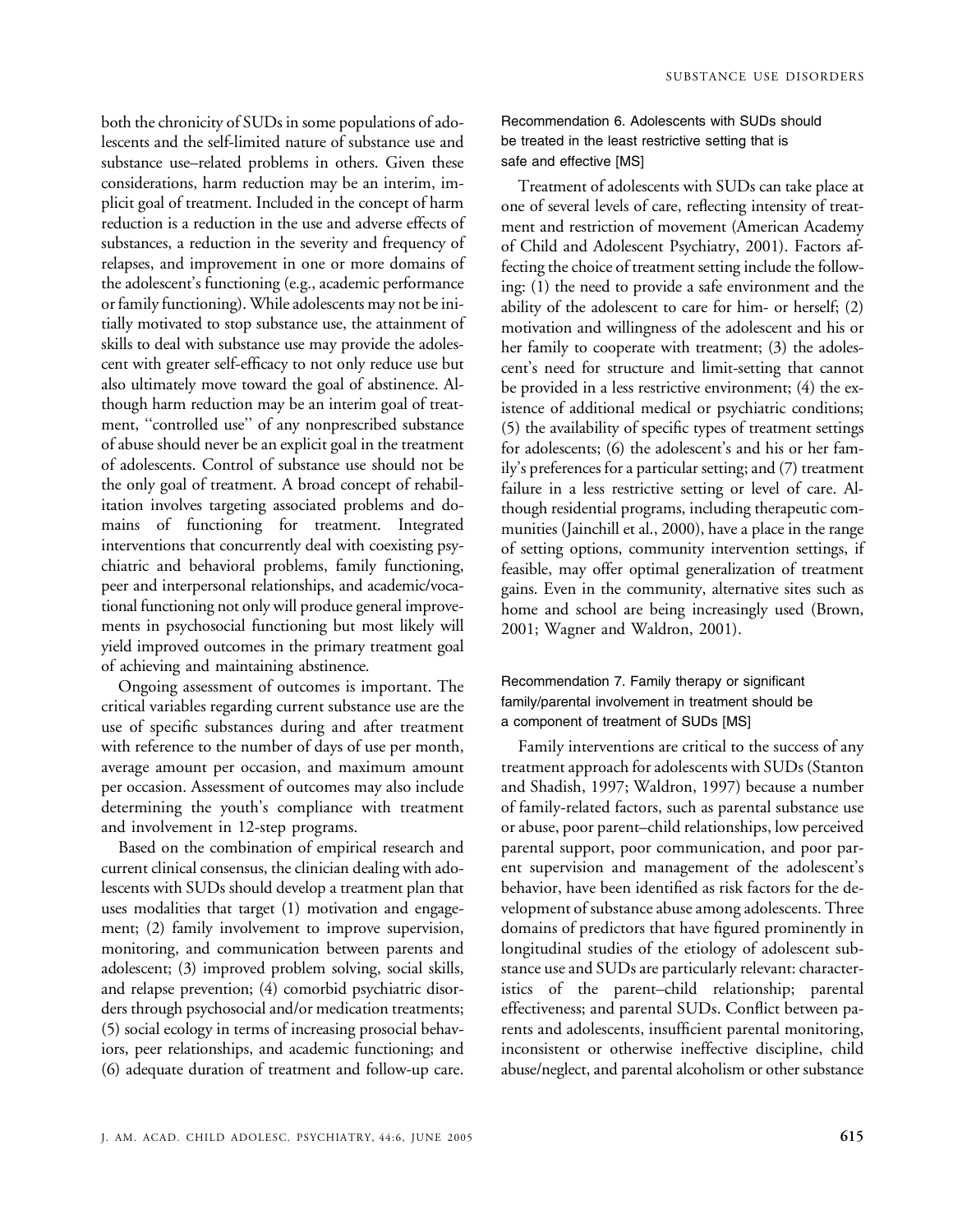abuse have all been found to be robust correlates and predictors of adolescent substance use and SUDs (Hawkins et al., 1992).

Although there are many approaches to family intervention for substance abuse treatment, they have common goals: providing psychoeducation about SUDs, which decreases familial resistance to treatment and increases motivation and engagement; assisting parents and family to initiate and maintain efforts to get the adolescent into appropriate treatment and achieve abstinence; assisting parents and family to establish or reestablish structure with consistent limit-setting and careful monitoring of the adolescent's activities and behavior; improving communication among family members; and getting other family members into treatment and/or support programs.

Family therapy is the most studied modality in the treatment of adolescents with SUDs. Based on the limited number of comparative studies, outpatient family therapy appears to be superior to other forms of outpatient treatment (Deas and Thomas, 2001; Waldron, 1997; Williams and Chang, 2000). Among the forms of family therapy having support based on controlled studies are functional family therapy (Alexander et al., 1990 [rct]; Friedman, 1989 [rct]), brief strategic family therapy (Szapocznik et al., 1983 [rct], 1988 [rct]), multisystemic therapy (Henggeler et al., 1991 [rct], 2002 [rct]), family systems therapy (Joanning et al., 1992 [rct]), and multidimensional family therapy (Dennis et al., 2002 [rct]; Liddle et al., 2001 [rct]). An integrated behavioral and family therapy model that combines a family systems model and CBT also appears efficacious (Waldron et al., 2001 [rct]).

Despite the importance of family interventions, treatment can be effective without participation of the adolescent (Dennis et al., 2004; Waldron et al., 2001). Similarly, interventions with the adolescent alone (e.g., CBT or CBT plus Motivational Enhancement Therapy [MET]) are also effective (Dennis et al., 2004; Kaminer and Burleson, 1999; Kaminer et al., 1998).

Recommendation 8. Treatment programs and interventions should develop procedures to minimize treatment dropout and to maximize motivation, compliance, and treatment completion [CG]

Treatment completion is the treatment variable most consistently related to positive outcome (Alford et al., 1991; Hser et al., 2001; Williams and Chang, 2000).

Related variables are motivation and compliance, which are also related to better outcomes (Cady et al., 1996). Adolescent perceptions can also contribute to whether the youth will be engaged in treatment; this suggests that specialized, adolescent-focused engagement interventions are necessary.

Modifications of motivational interviewing or enhancement techniques for adolescents have shown promise for both evaluation and treatment based on limited treatment studies (Colby et al., 1998 [rct]; Monti et al., 1999 [rct], 2001). This nonjudgmental, nondirective strategy is designed to move the adolescent to a ''stage of change'' in which the youth is more receptive to treatment or behavior change. Motivational interviewing and other brief interventions may serve to heighten motivation, increase self-efficacy, and provide personalized feedback and education tailored to specific substances and comorbid problems such as psychiatric disorders.

Specific engagement procedures have been incorporated as part of many family-based interventions (Dakof et al., 2001 [rct]; Diamond et al., 1999; Santisteban et al., 1996 [rct]; Szapocznik et al., 1988 [rct]; Waldron, 1997 [rct]; Waldron et al., 2001 [rct]). Other familybased treatments such as multidimensional family therapy (Rowe et al., 2002) and multisystemic therapy (Henggeler et al., 1996; Randall et al., 2001) also have strong engagement goals and components.

Recommendation 9. Medication can be used when indicated for the management of craving and withdrawal and for aversion therapy [OP]

Medications used to target alcohol-related cravings (e.g., naltrexone, acamprosate, ondansetron) are increasingly used among adults and have been effective in case reports in adolescents (Solhkhah and Wilens, 1998). Their efficacy in adolescents has yet to be tested in controlled trials. These and aversive agents such as disulfiram could be considered for use in treatment-resistant adolescents.

Similarly, the use of medications to treat alcohol, benzodiazepine, or opiate withdrawal using medications, such as benzodiazepines (alcohol) and clonidine and buprenorphine (opiates), is not based on empirical research in adolescents but rather on research and experience with adults. Clinicians should use caution in considering pharmacological treatment for adolescents with comorbid SUDs and psychiatric disorders. The presence of SUDs or substance use may increase the potential for intentional or unintentional overdose with some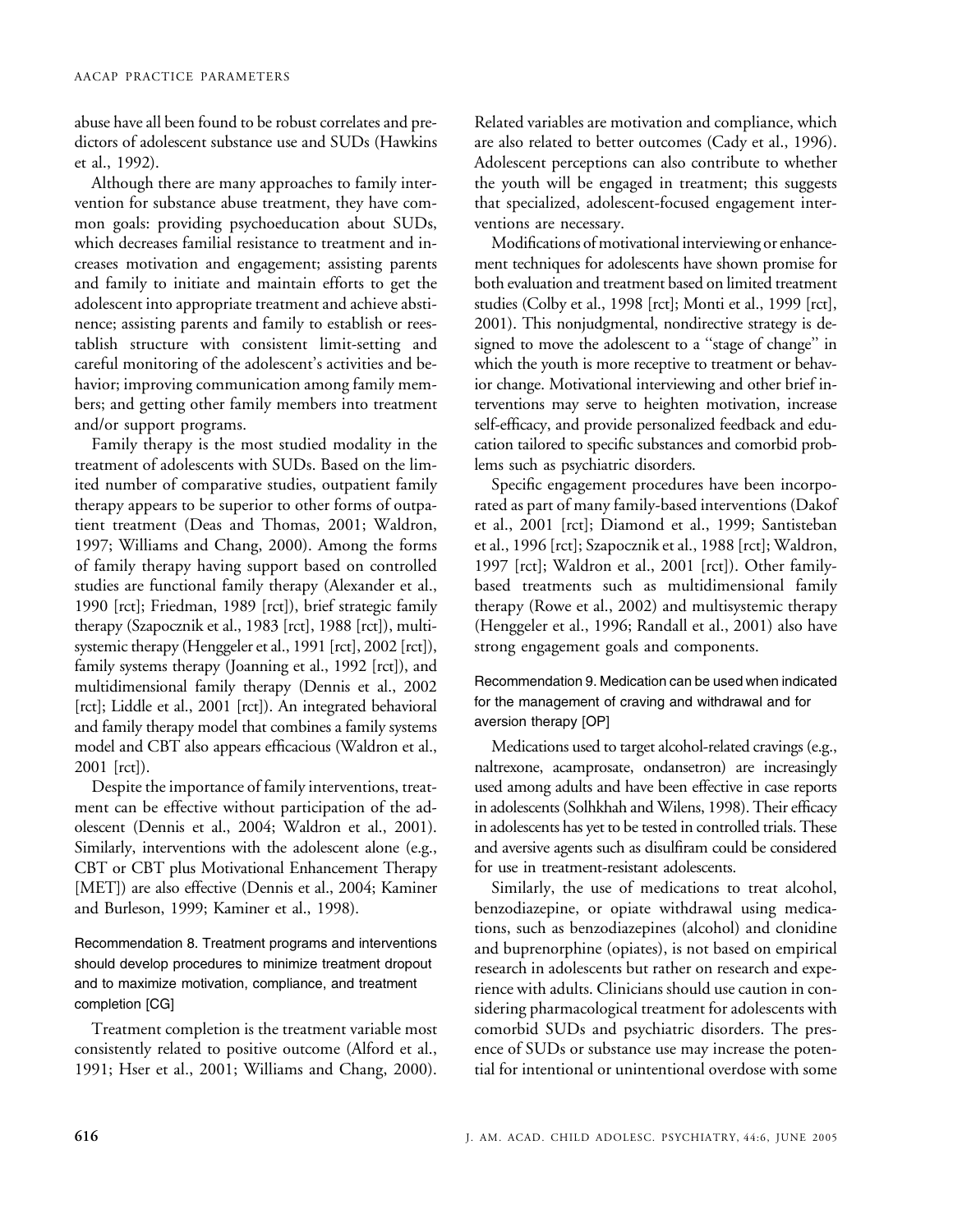psychotropic medications, especially in combination with some substances of abuse.

Recommendation 10. Treatment should encourage and develop peer support, especially regarding the nonuse of substances [CG]

Having a supportive environment, especially parents and peers who do not use substances, is important for optimal outcomes (Brown et al., 2001; Myers et al., 1995).

A controversial element of traditional treatment programs is the widespread use of group treatment. There is substantial evidence that group treatment can have significant negative effects on outcomes (Dishion et al., 2001). Emerging data suggest that this iatrogenic effect may be limited to more deviant, conduct-disordered youths who nevertheless make up a substantial portion of the adolescent SUD treatment population. Other studies show positive effects for group modalities (Dennis et al., 2002 [rct]; Kaminer and Burleson, 1999 [rct]; Waldron et al., 2001 [rct]). Clinicians should take caution when forming groups for treatment and should consider alternative family-based or other modalities for more deviant youths.

Recommendation 11. Twelve-step approaches may be used as a basis for treatment. Attendance at Alcoholics Anonymous (AA) and Narcotics Anonymous (NA) groups is an adjunct to professional treatment of SUDs and should be encouraged [CG]

Twelve-step approaches, using AA and NA as a basis for treatment, are perhaps the most common approaches for treatment and treatment programs in the United States. Attendance in aftercare treatment or self-support groups (e.g., AA or NA) is related to positive outcomes in several studies of adolescent SUD treatment (Alford et al., 1991; Williams and Chang, 2000; Winters et al., 2000). Several other studies have found that attendance at self-support or aftercare groups is associated with higher rates of abstinence and other measures of improved outcome, when compared with those not participating in such groups after treatment (Brown et al., 1994).

Twelve-step programs can be defined as having adolescents work on specific steps toward recovery, attendance at self-support groups (AA or NA), and obtaining the assistance of a sponsor who is another person in recovery from substance use problems. Developmentally appropriate, specific 12-step programs and self-support groups offer several benefits including a recovering (i.e., nonsubstance-using) peer group, available sponsors, and other types of support (Jaffe, 1990, 2001). Although 12-step programs may be effective for many adolescents, they have not been subject to controlled clinical trials.

Recommendation 12. Programs/interventions should attempt to provide comprehensive services in other domains (e.g., vocational, recreational, medical, family, and legal) [CG]

Programs with more comprehensive services such as vocational counseling, recreational activities, and medical services (including birth control) have better outcomes than programs without those services (Hser et al., 1999; Williams and Chang, 2000). Per the success of multisystemic therapy, programs that deal with the social ecology or total life circumstances of the adolescent are likely to produce more lasting benefits than those that do not.

# **COMORBIDITY**

Recommendation 13. Adolescents with SUDs should receive thorough evaluation for comorbid psychiatric disorders [MS]

Significant rates of adolescents with coexisting SUDs and psychiatric disorders (disruptive behavior disorders, mood disorders, and anxiety disorders) are reported in both clinical and general populations (Armstrong and Costello, 2002; Grella et al., 2001; Lewinsohn et al., 1993; Simkin, 2004). Some psychiatric disorders such as disruptive behavior disorders and depressive disorders may increase the risk of the development of SUDs. Although researchers and clinicians have proposed the concept of adolescents using illicit substances as a form of self-medication for dysphoria or other psychiatric symptoms, no definitive studies are available (Bukstein and Tarter, in press). Furthermore, the comorbidity of psychiatric disorders, particularly conduct disorder and, to a lesser extent, major depressive disorder, may have an effect on substance use and related problems at both baseline and follow-up and may impair an adolescent's ability to effectively engage in treatment (Riggs and Whitmore, 1999). Evidence suggests that depression increases the rate and rapidity of relapse (Cornelius et al., 2003). When compared with youths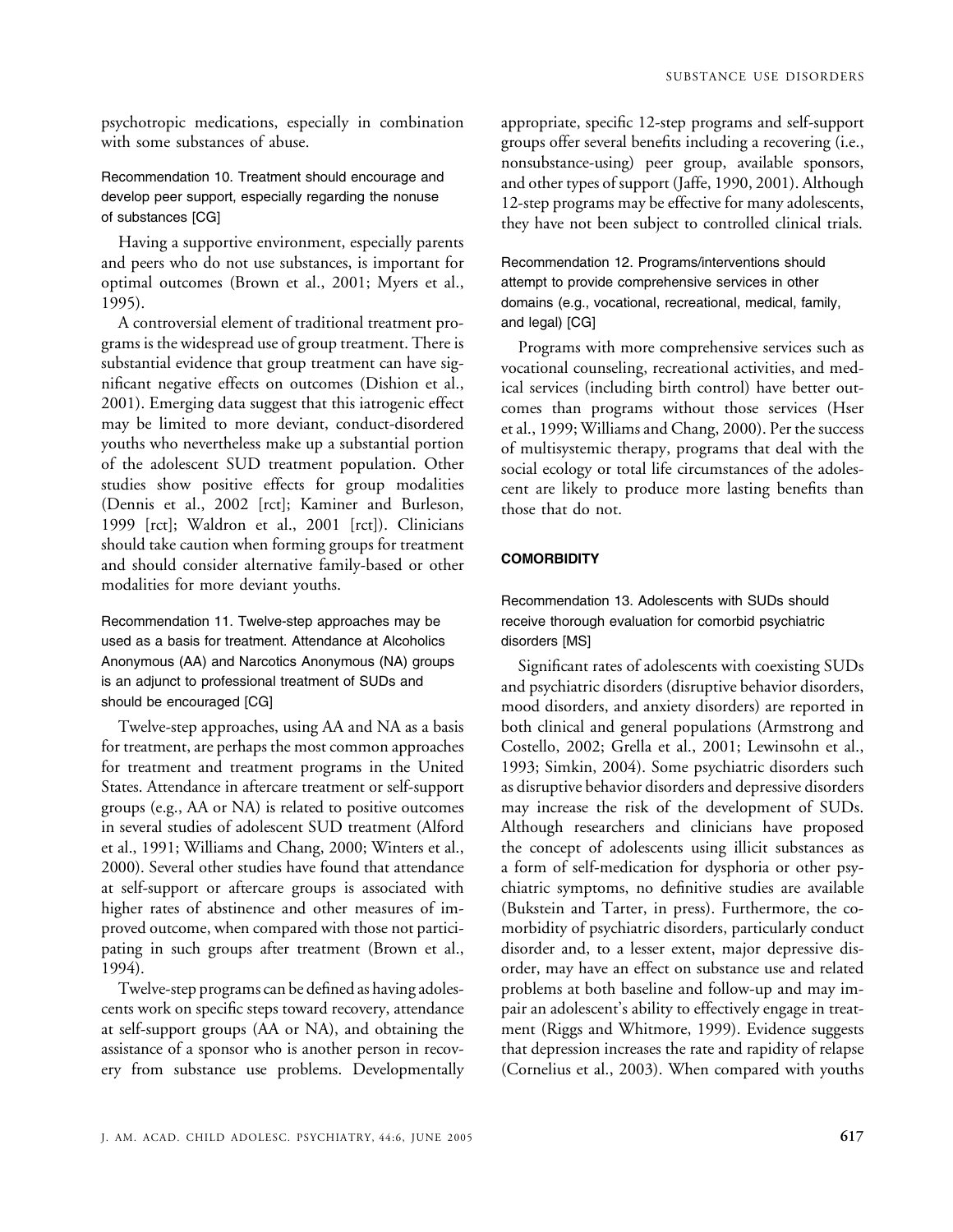with SUDs with no comorbidities, the 63% of youths with comorbid disorders were more likely to be alcohol or other drug dependent and have more problems with family, school, and criminal involvement; they were more likely to use marijuana and hallucinogens and engage in delinquent behavior in the 12 months after treatment (Grella et al., 2001).

Disruptive behavior disorders are the most common psychiatric disorders diagnosed in adolescents with SUDs. Conduct disorder, including the component of aggression, usually precedes and accompanies adolescent SUD (Huizinga and Elliot, 1981; Loeber, 1988). ADHD is also often present in youths with SUDs (Wilens et al., 1994). Several studies have also linked SUDs with learning disabilities and sensory processing problems in adolescents (Tapert et al., 2002).

Mood disorders, particularly depression, frequently have an onset both preceding and consequent to the onset of substance use and SUDs in adolescents (Armstrong and Costello, 2002). The prevalence of depressive disorders in these studies of clinical populations ranged from 24% to more than 50%. SUDs among adolescents are also a risk factor for suicidal behaviors, including ideation, attempts, and completed suicide (Crumley, 1990; Lewinsohn et al., 1996).

A number of studies of clinical populations show high rates of anxiety disorders, especially posttraumatic stress disorder and social phobia, among youths with SUDs, ranging from 7% to more than 40% (Clark et al., 1995; Grella et al., 2001). Bulimia nervosa is also frequently associated with adolescents having SUDs (von Ranson et al., 2002). SUDs are very common among individuals, especially the young and chronically impaired, who have a diagnosis of schizophrenia (Kutcher et al., 1992).

## Recommendation 14. Comorbid conditions should be appropriately treated [MS]

It is essential to treat psychiatric disorders that are comorbid with SUDs (Physician Leadership on National Drug Policy, 2002). Although the effects of integrated mental health and SUD treatment await more empirical study, the optimal treatment of adolescents with SUDs and psychiatric comorbidity presumably involves an integration of treatment modalities rather than merely concurrent or consecutive treatment with specific modalities for either SUD or psychiatric disorder(s) (Riggs and Davies, 2002).

Many cognitive-behavioral modalities (CBT) effective with adolescents with conduct disorder also are relevant for youths with coexisting SUDs (Kazdin, 1995). CBT can include elements directed toward substance use such as relapse prevention but also generic issues such as social skills, anger control, and problem solving.

Recent emerging research and experience suggest that pharmacotherapy can be used safely and effectively in adolescents with SUDs (Bukstein and Kithas, 2002; Solhkhah and Wilens, 1998). Open trials with pemoline and bupropion for ADHD and fluoxetine for depression have shown promise (Riggs et al., 1996 [ct], 1997 [ct], 1998 [ct]; Cornelius et al., 2001 [ct]). More recently, a double-blind, placebo-controlled trial of a stimulant medication demonstrated the efficacy of medication improving ADHD symptoms in adolescents with comorbid ADHD and SUD. This study also demonstrated that medication treatment of ADHD alone, without specific SUD or other psychosocial treatment, did not decrease substance use (Riggs et al., 2004 [rdb]). Lithium, in a randomized, controlled trial (Geller et al., 1998 [rdb]), and selective serotonin reuptake inhibitors, in open trials (Cornelius et al., 2001 [ct]; Riggs et al., 1997 [ct]), have produced significant improvements in adolescents with SUDs and comorbid mood disorders.

Some commonly used pharmacological agents, such as psychostimulants and benzodiazepines, have inherent abuse potential. The risk of abuse of a therapeutic agent by the adolescent, his or her peer group, or family members should prompt a thorough assessment of the risk of this outcome (e.g., history of abuse of the agent, family/parental history of substance abuse or antisocial behavior). Often, parental or adult supervision of medication administration can alleviate concerns about potential abuse. The clinician should also consider alternative agents to psychostimulants, such as atomoxetine and bupropion, with a lower potential for abuse. The newer long-acting stimulant preparations may offer less potential for abuse or diversion due to their form of administration and the ability to more easily monitor and supervise once-daily dosing. However, their abuse potential has yet to be fully ascertained. Although many anxiety symptoms or disorders in adolescents can be treated successfully with psychosocial methods such as behavior therapy, the use of selective serotonin reuptake inhibitors, tricyclic antidepressants, or buspirone is preferred over the use of benzodiazepines.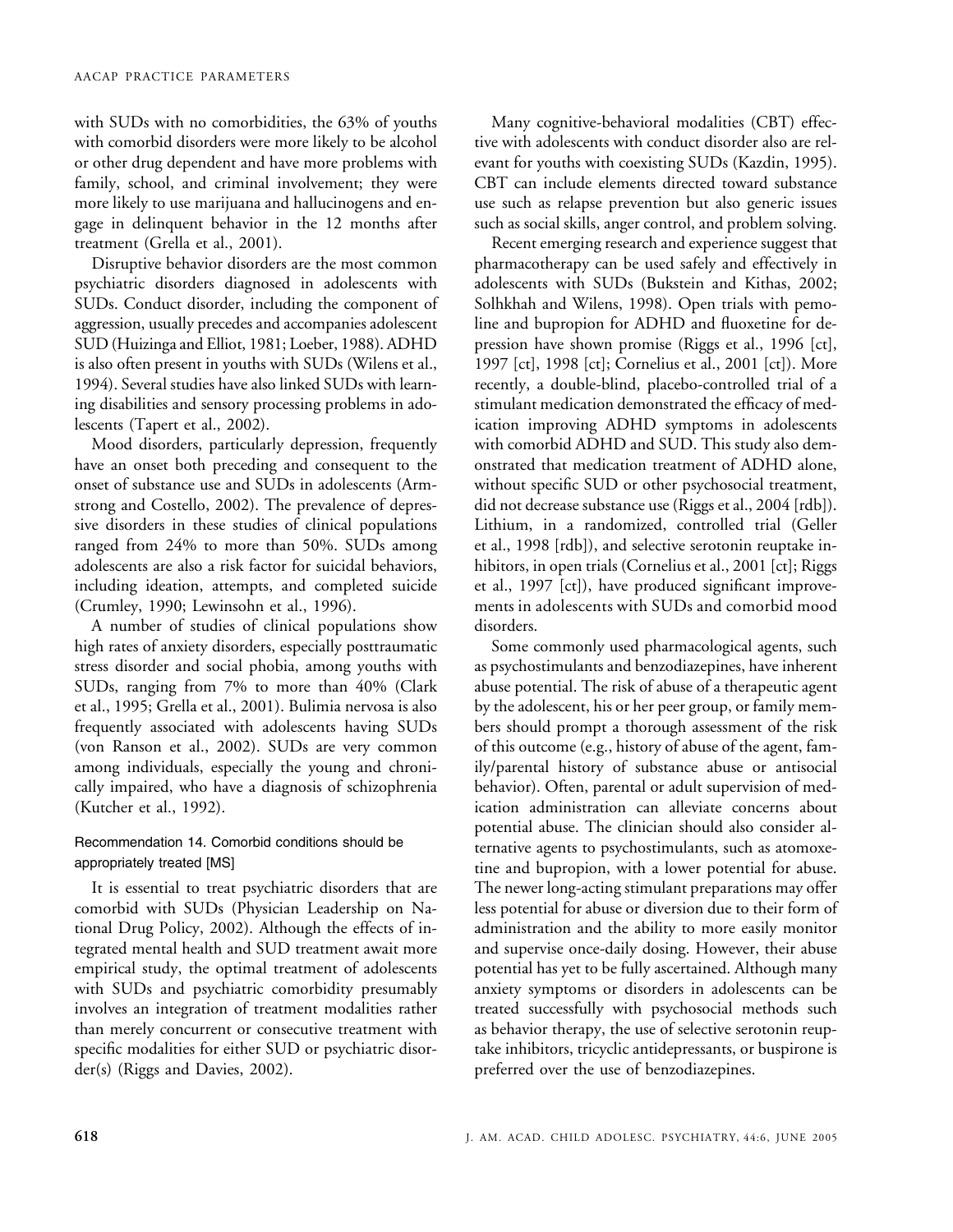## AFTERCARE

Recommendation 15. Programs and interventions should provide or arrange for posttreatment aftercare [CG]

SUDs are often chronic disorders requiring ongoing intervention. Participation in aftercare services after treatment in a program is related to improved outcomes (Williams and Chang, 2000). Adolescents attending more intensive aftercare programs involving case management and community reinforcement were more likely than those who did not receive these services to be abstinent from marijuana and reduce their alcohol use at 3 months post-discharge (Godley et al., 2001 [rct], 2002 [rct]). After the acute treatment for substance use, ongoing attention should be paid to comorbid psychopathology and other comprehensive needs of the adolescent and his or her family. Self-support groups such as AA and NA are often an element of aftercare.

## SCIENTIFIC DATA AND CLINCIAL CONSENSUS

Practice parameters are strategies for patient management, developed to assist clinicians in psychiatric decision making. American Academy of Child and Adolescent Psychiatry practice parameters, based on evaluation of the scientific literature and relevant clinical consensus, describe generally accepted approaches to assess and treat specific disorders or to perform specific medical procedures. These parameters are not intended to define the standard of care, nor should they be deemed inclusive of all proper methods of care or exclusive of other methods of care directed at obtaining the desired results. The clinician, after considering all the circumstances presented by the patient and his or her family, the diagnostic and treatment options available, and available resources, must make the ultimate judgment regarding the care of a particular patient.

#### **REFERENCES**

- Alexander JF, Waldon HB, Newberry AM, Liddle N (1990), The functional family therapy model. In: Family Therapy for Adolescent Drug Abuse, Friedman AS, Granick S, eds. Lexington, MA: Lexington Books, pp 183–200
- Alford GS, Koehler RA, Leonard J (1991), Alcoholics anonymous-narcotics anonymous model inpatient treatment of chemically dependent adolescents: a 2-year outcome study. J Stud Alcohol 52:118–126
- American Academy of Child and Adolescent Psychiatry (1997), Practice parameters for the psychiatric assessment of children and adolescents.  $JAm$ Acad Child Adolesc Psychiatry 36:4S–20S
- American Academy of Child and Adolescent Psychiatry (2001), Child and Adolescent Level of Care Utilization System (CALOCUS) for Psychiatric and Addiction Services. Washington, DC: AACAP
- American Psychiatric Association (2001), Diagnostic and Statistic Manual of Mental Disorders, 4th Edition, Text Revision (DSM-IV-TR). Washington, DC: American Psychiatric Press
- Armstrong TD, Costello EJ (2002), Community studies on adolescent substance use, abuse, or dependence and psychiatric comorbidity. *J Consult* Clin Psychol 70:1224–1239
- Azrin NH, Donohue B, Besalel VA (1994), Youth drug abuse treatment: a controlled outcome study. J Child Adolesc Subst Abuse 3:1–16
- Azrin NH, Donohue B, Teichner GA, Crum T, Howell J, DeCato LA (2001), A controlled evaluation and description of individual-cognitive problem solving and family-behavior therapies in dually-diagnosed conduct-disordered and substance-dependent youth. J Child Adolesc Subst Abuse 11:1-43
- Brook JS, Nomura C, Cohen P (1989), A network of influences on adolescent drug involvement: neighborhood, school, peer, and family. Genet Soc Gen Psychol Monogr 115:125–145
- Brown SA (2001), Facilitating change for adolescent alcohol problems: a multiple options approach. In: Innovations in Adolescent Substance Abuse Interventions, Wagner, EF, Waldron, HB, eds. Amsterdam: Pergamon/ Elsevier Science, pp 169–187
- Brown SA, D'Amico EJ, McCarthy DM, Tapert SF (2001), Four-year outcomes from adolescent alcohol and drug treatment. *J Stud Alcohol* 62:381-388
- Brown SA, Myers MG, Lippke L, Tapert SF, Stewart DG, Vik PW (1998), Psychometric evaluation of the Customary Drinking and Drug Use Record (CDDR): a measure of adolescent alcohol and drug involvement. J Stud Alcohol 59:427–438
- Brown SA, Myers MG, Mott MA, Vik PW (1994), Correlates of success following treatment for adolescent substance abuse. Appl Prev Psychol 3:61-73
- Bukstein O, Kithas J (2002), Adolescent substance use disorders. In: Child Adolescent Psychopharmacology, Rosenberg D, Davanzo PA, Gershon S, eds. New York: Marcel Dekker, pp 675–710
- Bukstein OG, Brent DA, Kaminer Y (1989), Comorbidity of substance abuse and other psychiatric disorders in adolescents. Am J Psychiatry 146:1131–1141
- Bukstein OG, Tarter RE (in press), Substance use disorders in children and adolescents. In: Textbook of Pediatric Neuropsychiatry, 2nd ed. Coffey E, ed. New York: American Psychiatric Press
- Cady ME, Winters KC, Jordan DA, Solberg KB, Stinchfield RD (1996), Motivation to change as a predictor of treatment outcome for adolescent substance abusers. J Child Adolesc Sub Abuse 5:73-91
- Casavant MJ (2002), Urine drug screening in adolescents. Pediatr Clin North Am 49:317–327
- Clark DB, Bukstein OG, Smith MG, Kaczynski N, Mezzich AC, Donovan JE (1995), Identifying anxiety disorders in adolescents hospitalized for alcohol abuse or dependence. Psychiatr Serv 46:618-620
- Colby SM, Monti P, Barnett N et al. (1998), Brief motivational interviewing in a hospital setting for adolescent smoking: a preliminary study. J Consult Clin Psychol 66:574-578
- Cole EJ (1997). New developments in biological measures of drug prevalence. In: Validity of Self-Reported Drug Use: Improving the Accuracy of Survey Estimates NIDA Research Monograph 167, Harrison L, Hughes, A, eds. Rockville, MD: NIDA, pp 108–130
- Corby EA, Roll JM, Ledgerwood DM, Schuster CR (2000), Contingency management interventions for treating the substance abuse of adolescents: a feasibility study. Exp Clin Psychopharmacol 8:371-376

Disclosure: Dr. Bukstein has received research funding from McNeil Consumer and Specialty Pharmaceuticals, Shire Pharmaceuticals, and Noven Pharmaceuticals; has served as a consultant for McNeil Consumer and Specialty Pharmaceuticals, Shire Pharmaceuticals, and Forest Laboratories; and is on the speaker's bureau for McNeil Consumer and Specialty Pharmaceuticals. Members of the consensus group were asked to identify any conflicts of interest that they may have with respect to their role in reviewing and finalizing the content of this practice parameter. One or more of the consensus group members were on the speaker's bureau for one or more of the following pharmaceutical companies: Abbott, Eli Lilly, GlaxoSmithKline, Janssen, Ortho-McNeil, Pfizer, Shire, and Wyeth.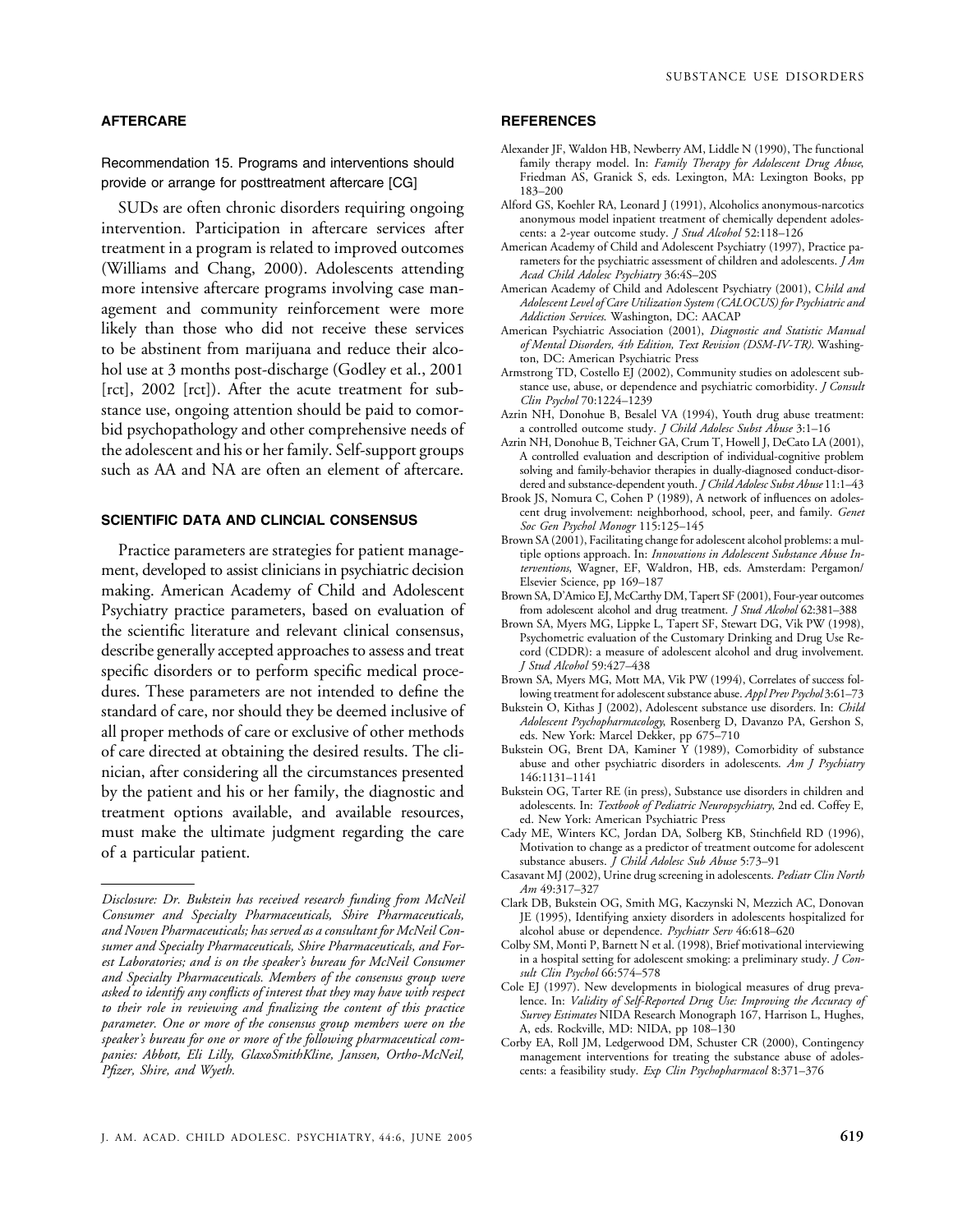- Cornelius JR, Bukstein OG, Birmaher B et al. (2001), Fluoxetine in adolescents with major depression and an alcohol use disorder: an open label trial. Addict Behav 26:735–739
- Cornelius JR, Maisto SA, Martin CS et al. (2003), Major depression associated with earlier alcohol relapse in treated teens with AUD. Addict Behav 28:381–386
- Costello JE, Angold A, Burns BJ et al. (1996), The smoky, mountains study of youth: goals, design, methods, and the prevalence of DSM-III-R disorders. Arch Gen Psychiatry 53:1129–1136
- Crumley FE (1990), Substance abuse and adolescent suicidal behavior. JAMA 263:3051–3056
- Dakof GA, Tejeda M, Liddle HA (2001), Predictors of engagement in adolescent drug abuse treatment. J Am Acad Child Adolesc Psychiatry 40:274–281
- Dawes MA, Antelman SM, Vanyukov MM et al. (2000), Developmental sources of variation in liability to adolescent substance use disorders. Drug Alcohol Depend 6:3–14
- Deas D, Thomas SE (2001), An overview of controlled studies of adolescent substance abuse treatment. Am J Addict 10:178–189
- Dennis ML (1998), Global Appraisal of Individual Needs (GAIN) Manual: Administration, Scoring and Interpretation (prepared with funds from CSAT TI 11320). Bloomington, IL: Lighthouse Publications
- Dennis N, Godley SH, Diamond G et al. (2004), The Cannabis Youth Treatment (CYT) study: main findings from two randomized trials. J Subst Abuse Treat 27:197–213
- Dennis ML, Titus JC, Diamond G et al. (2002), The Cannabis Youth Treatment (CYT) experiment: rationale, study design, and analysis plans. Addiction 97:16–34
- Diamond GM, Liddle HA, Hogue A, Dakof GA (1999), Alliance-building interventions with adolescents in family therapy: a process study. Psychother Theory Res Pract Train 36:355–368
- Dishion T, Poulin F, Burraston B (2001), Peer group dynamics associated with iatrogenic effects in group interventions with high-risk young adolescents. In: The Role of Friendship in Psychological Adjustment. New Directions for Child and Adolescent Development, No. 91, Nangle DW, Erdley CA, eds. San Francisco: Jossey-Bass, pp 79–92
- Friedman AS, Utada A (1989), A method for diagnosing and planning the treatment of adolescent drug abusers (the Adolescent Drug Abuse Diagnosis [ADAD] Instrument). J Drug Educ 19:285–312
- Geller B, Cooper TB, Sun K et al. (1998), Double-blind and placebocontrolled study of lithium for adolescent bipolar disorders with secondary substance dependency. J Am Acad Child Adolesc Psychiatry 37:171-178
- Godley SH, Godley M, Dennis M (2001), The assertive aftercare protocol for adolescent substance abusers. In: Innovations in Adolescent Substance Abuse Interventions, Wagner EF, Waldron HB, eds. Amsterdam: Pergamon, pp 313–331
- Godley MD, Godley SH, Dennis ML, Funk R, Passetti LL (2002), Preliminary outcomes from the assertive continuing care experiment for adolescents discharged from residential treatment. J Subst Abuse Treat 23: 21–32
- Grella CE, Hser Y, Joshi V, Rounds-Bryant J (2001), Drug treatment outcomes for adolescents with comorbid mental and substance use disorders. J Nerv Ment Dis 189:384–392
- Hall JA, Richardson B, Spears J, Rembert JK (1998), Validation of the POSIT: comparing drug using and abstaining youth. *J Child Adolesc* Subst Abuse 8:29–61
- Hawkins JD, Catalano RF, Miller JY (1992), Risk and protective factors for alcohol and other drug problems in adolescence and early adulthood: Implications for substance abuse prevention. Psychol Bull 112:64–105
- Henggeler SW, Borduin CM, Melton GB et al. (1991), Effects of multisystemic therapy on drug use and abuse in serious juvenile offenders: a progress report from two outcome studies. Fam Dynamics Addict Q 1:40–51
- Henggeler SW, Clingempeel WG, Brondino MJ, Pickrel SG (2002), Fouryear follow up of multisystemic therapy with substance abusing and substance-dependent juvenile offenders. J Am Acad Child Adolesc Psychiatry 41:868–874
- Henggeler SW, Pickrel SG, Brondino MJ, Crouch JL (1996), Eliminating (almost) treatment dropout of substance abusing or dependent delinquents through home-based multisystemic therapy. Am J Psychiatry 153:427–428
- Hser Y, Grella CE, Hubbard RL et al. (2001), An evaluation of drug treatments for adolescents in 4 US cities. Arch Gen Psychiatry 58:689–695
- Hser Y, Joshi V, Anglin MD, Fletcher B (1999), Predicting posttreatment cocaine abstinence for first-time admissions and treatment repeaters. Am J Public Health 89:666–671
- Huizinga D, Elliot DS (1981), A Longitudinal Study of Drug Use and Delinquency in a National Sample of Youth: An Assessment of Causal Order. Project Report No. 16, A National Youth Study. Boulder, CO: Behavioral Research Institute
- Jaffe SL (1990), Step Workbook for Adolescent Chemical Dependency Recovery: A Guide To The First Five Steps. American Academy of Child and Adolescent Psychiatry. Washington, DC: American Psychiatric Press
- Jaffe S (2001), Adolescent Substance Abuse Intervention Workbook: Taking a First Step. Washington, DC: American Psychiatric Press
- Jaffe SL, Simkin DR (2002), Alcohol and drug abuse in children and adolescents. In: Child and Adolescent Psychiatry: A Comprehensive Textbook, Lewis M, ed. Philadelphia: Lippincott Williams & Wilkins, pp 895–911
- Jaffe SL, Solhkhah R (2004), Substance abuse disorders. In: Textbook of Child and Adolescent Psychiatry, Wiener JM, Dulcan MK, eds. Washington, DC: American Psychiatric Press pp 795–812
- Jainchill N, Hawke J, De Leon G, Yagelka J (2000), Adolescents in therapeutic communities: one-year posttreatment outcomes. *J Psychoactive* Drugs 32:81–94
- Joanning H, Quinn W, Thomas F, Mullen R (1992), Treating adolescent drug abuse: a comparison of family system therapy, group therapy and family drug education. *J Marital Fam Ther* 18:345-356
- Kaminer Y (2000), Contingency management reinforcement procedures for adolescent substance abuse. J Am Acad Child Adolesc Psychiatry 39:1324-1326
- Kaminer Y, Burleson JA (1999), Psychotherapies for adolescent substance abusers: 15-month follow-up of a pilot study. Am J Addict 8:114–119
- Kaminer Y, Burleson JA, Blitz C, Sussman J, Rounsaville BJ (1998), Psychotherapies for adolescent substance abusers: a pilot study. *J Nerv Ment Dis* 186:684–690
- Kaminer Y, Wagner E, Plummer B, Seifer R (1993), Validation of the Teen Addiction Severity Index (T-ASI): Preliminary Findings. Am J Addict 2:250–254
- Kandel D (2002), Stages and Pathways of Drug Involvement: Examining the Gateway Hypothesis. Cambridge, UK: Cambridge University Press
- Kashani JH, Beck NC, Hoeper EW et al. (1987), Psychiatric disorders in a community sample of adolescents. Am J Psychiatry 144:584–589
- Kazdin AE (1995), Conduct Disorder, 2nd ed. Newbury Park, CA: Sage
- Kendler KS, Bulik CM, Silberg J, Hettema JM, Myers J, Prescott CA (2000), Childhood sexual abuse and adult psychiatric and substance use disorders in women: an epidemiological and cotwin control analysis. Arch Gen Psychiatry 57:953–959
- Kendler KS, Karkowski LM, Corey LA, Prescott CA, Neale MC (1999), Genetic and environmental risk factors in the etiology of illicit drug initiation and subsequent misuse in women. Br J Psychiatry 175:351–356
- Kessler RC, McGonagle KA, Zhao S et al. (1994), Lifetime and 12-month prevalence of DSM-III-R psychiatric disorders in the United States: results from the National Comorbidity Study. Arch Gen Psychiatry 51:8-19
- King RD, Gaines LS, Lambert EW, Summerfelt WT, Bickman L (2000), The co-occurrence of psychiatric substance use diagnoses in adolescents in different service systems: frequency, recognition, cost, and outcomes. J Behav Health Serv Res 27:417–430
- Knight JR, Sherritt L, Shrier LA, Harris SK, Change G (2002), Validity of the CRAFFT substance abuse screening test among adolescent clinic patients. Arch Pediatr Adolesc Med 156:607–614
- Kutcher S, Kachur E, Marton P et al. (1992), Substance abuse among adolescents with chronic mental illnesses: a pilot study of descriptive and differentiating features. Can J Psychiatry 37:428-431
- Lewinsohn PM, Hops H, Roberts RE, Seeley JR (1993), Adolescent psychopathology: I. Prevalence and incidence of depression and other DSM-III-R disorders in high school students. J Abnorm Psychol 102:133– 144
- Lewinsohn PM, Rohde P, Seeley JR (1996), Alcohol consumption in high school adolescents: frequency of use and dimensional structure of associated problems. Addiction 91:375–390